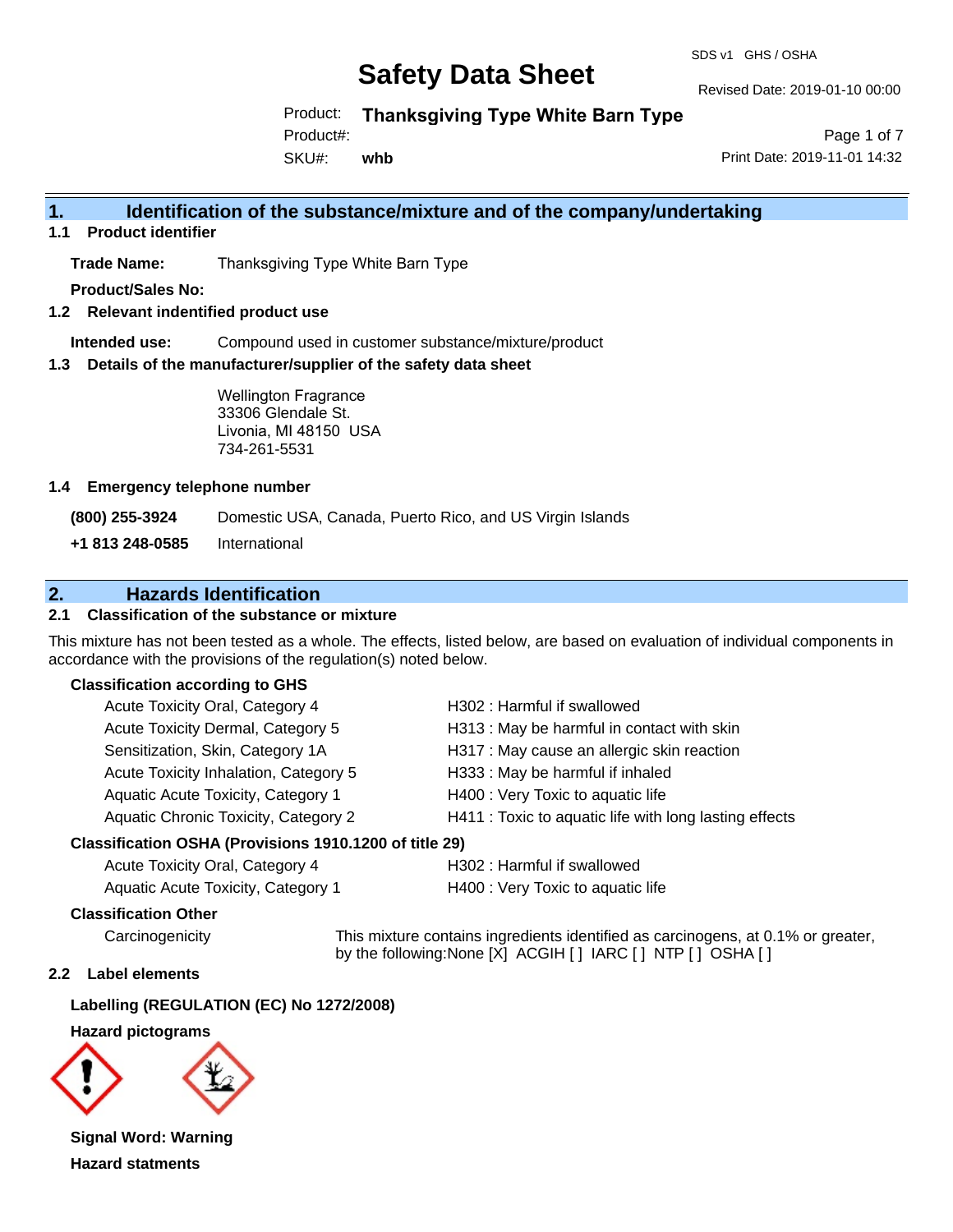#### SDS v1 GHS / OSHA

# **Safety Data Sheet**

Revised Date: 2019-01-10 00:00

Page 2 of 7

Product: **Thanksgiving Type White Barn Type**

SKU#: Product#: **whb**

|      | SKU#:<br>whb                                    | Print Date: 2019-11-01 14:32 |
|------|-------------------------------------------------|------------------------------|
| H302 |                                                 |                              |
|      | Harmful if swallowed                            |                              |
| H313 | May be harmful in contact with skin             |                              |
| H317 | May cause an allergic skin reaction             |                              |
| H333 | May be harmful if inhaled                       |                              |
| H400 | Very Toxic to aquatic life                      |                              |
| H411 | Toxic to aquatic life with long lasting effects |                              |

#### **Precautionary Statements**

## **Preventi**

| <b>Prevention:</b>   |                                                                                          |
|----------------------|------------------------------------------------------------------------------------------|
| P <sub>264</sub>     | Wash hands thoroughly after handling                                                     |
| P <sub>270</sub>     | Do not eat, drink or smoke when using this product                                       |
| P <sub>272</sub>     | Contaminated work clothing should not be allowed out of the workplace                    |
| P <sub>273</sub>     | Avoid release to the environment                                                         |
| Response:            |                                                                                          |
| $P301 + P312 + P330$ | IF SWALLOWED: Call a POISON CENTER or doctor/physician if you feel unwell Rinse<br>mouth |
| $P302 + P352$        | IF ON SKIN: Wash with soap and water                                                     |
| $P304 + P312$        | IF INHALED: Call a POISON CENTER or doctor/physician if you feel unwell                  |
| $P333 + P313$        | If skin irritation or a rash occurs: Get medical advice/attention                        |
| P363                 | Wash contaminated clothing before reuse                                                  |
| P391                 | <b>Collect Spillage</b>                                                                  |
|                      |                                                                                          |

#### **2.3 Other Hazards**

**no data available**

# **3. Composition/Information on Ingredients**

### **3.1 Mixtures**

This product is a complex mixture of ingredients, which contains among others the following substance(s), presenting a health or environmental hazard within the meaning of the UN Globally Harmonized System of Classification and Labeling of Chemicals (GHS):

| CAS#<br>Ingredient              | EC#                                              | Conc.<br>Range | <b>GHS Classification</b>           |
|---------------------------------|--------------------------------------------------|----------------|-------------------------------------|
| 120-51-4                        | 204-402-9                                        | $> 80 \%$      | H302; H313; H400; H411              |
| <b>Benzyl Benzoate</b>          |                                                  |                |                                     |
| 705-86-2                        | 211-889-1                                        | $2 - 5%$       | H <sub>227</sub> ; H <sub>402</sub> |
| delta-Decalactone               |                                                  |                |                                     |
| 713-95-1                        | 211-932-4                                        | $2 - 5%$       | H <sub>316</sub>                    |
| delta-Dodecalactone             |                                                  |                |                                     |
| 1222-05-5                       | 214-946-9                                        | $1 - 2%$       | H316; H400; H410                    |
| Hexamethylindanopyran           |                                                  |                |                                     |
| 128-37-0                        | 204-881-4                                        | $1 - 2%$       | H316; H400; H410                    |
| <b>Butylated hydroxytoluene</b> |                                                  |                |                                     |
| 1843-05-6<br>217-421-2          |                                                  | $0.1 - 1.0 \%$ | H317                                |
|                                 | Methanone, [2-hydroxy-4-(octyloxy)phenyl]phenyl- |                |                                     |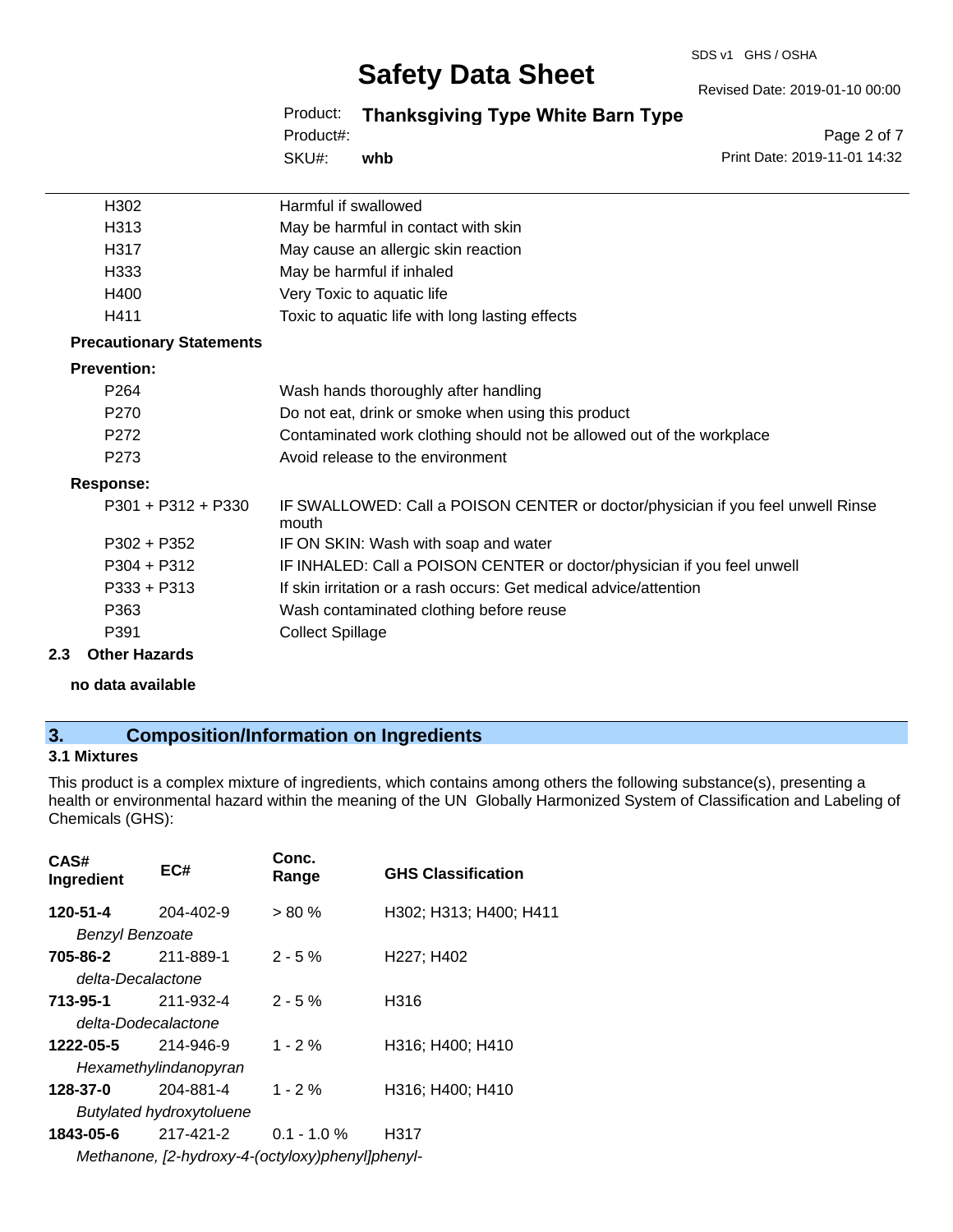SDS v1 GHS / OSHA

Revised Date: 2019-01-10 00:00

Product: **Thanksgiving Type White Barn Type**

Product#:

SKU#: **whb**

Page 3 of 7 Print Date: 2019-11-01 14:32

| CAS#<br>Ingredient                                                                | EC#                                                         | Conc.<br>Range                                            | <b>GHS Classification</b>                                                                                     |
|-----------------------------------------------------------------------------------|-------------------------------------------------------------|-----------------------------------------------------------|---------------------------------------------------------------------------------------------------------------|
| 104-55-2<br>Cinnamal                                                              | 203-213-9                                                   | $0.1 - 1.0 \%$                                            | H303; H312; H315; H317; H319; H401                                                                            |
|                                                                                   |                                                             | See Section 16 for full text of GHS classification codes  |                                                                                                               |
|                                                                                   |                                                             |                                                           | See Section 16 for full text of GHS classification codes which where not shown in section 2                   |
|                                                                                   |                                                             | Total Hydrocarbon Content (% $w/w$ ) = 0.00               |                                                                                                               |
| $\overline{4}$ .                                                                  | <b>First Aid Measures</b>                                   |                                                           |                                                                                                               |
| 4.1                                                                               | <b>Description of first aid measures</b>                    |                                                           |                                                                                                               |
| Inhalation:                                                                       |                                                             |                                                           | Remove from exposure site to fresh air and keep at rest.<br>Obtain medical advice.                            |
| <b>Eye Exposure:</b>                                                              |                                                             |                                                           | Flush immediately with water for at least 15 minutes.<br>Contact physician if symptoms persist.               |
| <b>Skin Exposure:</b>                                                             |                                                             |                                                           | Remove contaminated clothes. Wash thoroughly with water (and soap).<br>Contact physician if symptoms persist. |
| Ingestion:                                                                        |                                                             |                                                           | Rinse mouth with water and obtain medical advice.                                                             |
| 4.2 Most important symptoms and effects, both acute and delayed                   |                                                             |                                                           |                                                                                                               |
| <b>Symptoms:</b>                                                                  |                                                             |                                                           | no data available                                                                                             |
| <b>Risks:</b>                                                                     |                                                             |                                                           | Refer to Section 2.2 "Hazard Statements"                                                                      |
| Indication of any immediate medical attention and special treatment needed<br>4.3 |                                                             |                                                           |                                                                                                               |
| Treatment:                                                                        |                                                             |                                                           | Refer to Section 2.2 "Response"                                                                               |
| 5.<br>5.1                                                                         | <b>Fire-Fighting measures</b><br><b>Extinguishing media</b> |                                                           |                                                                                                               |
| Suitable:                                                                         |                                                             |                                                           | Carbon dioxide (CO2), Dry chemical, Foam                                                                      |
| Unsuitable                                                                        |                                                             |                                                           | Do not use a direct water jet on burning material                                                             |
|                                                                                   |                                                             | 5.2 Special hazards arising from the substance or mixture |                                                                                                               |
| <b>During fire fighting:</b><br>5.3 Advice for firefighters                       |                                                             |                                                           | Water may be ineffective                                                                                      |
| <b>Further information:</b>                                                       |                                                             |                                                           | Standard procedure for chemical fires                                                                         |

## **6. Accidental Release Measures**

**6.1 Personal precautions, protective equipment and emergency procedures**

Avoid inhalation and contact with skin and eyes. A self-contained breathing apparatus is recommended in case of a major spill.

#### **6.2 Environmental precautions**

Keep away from drains, soil, and surface and groundwater.

### **6.3 Methods and materials for containment and cleaning up**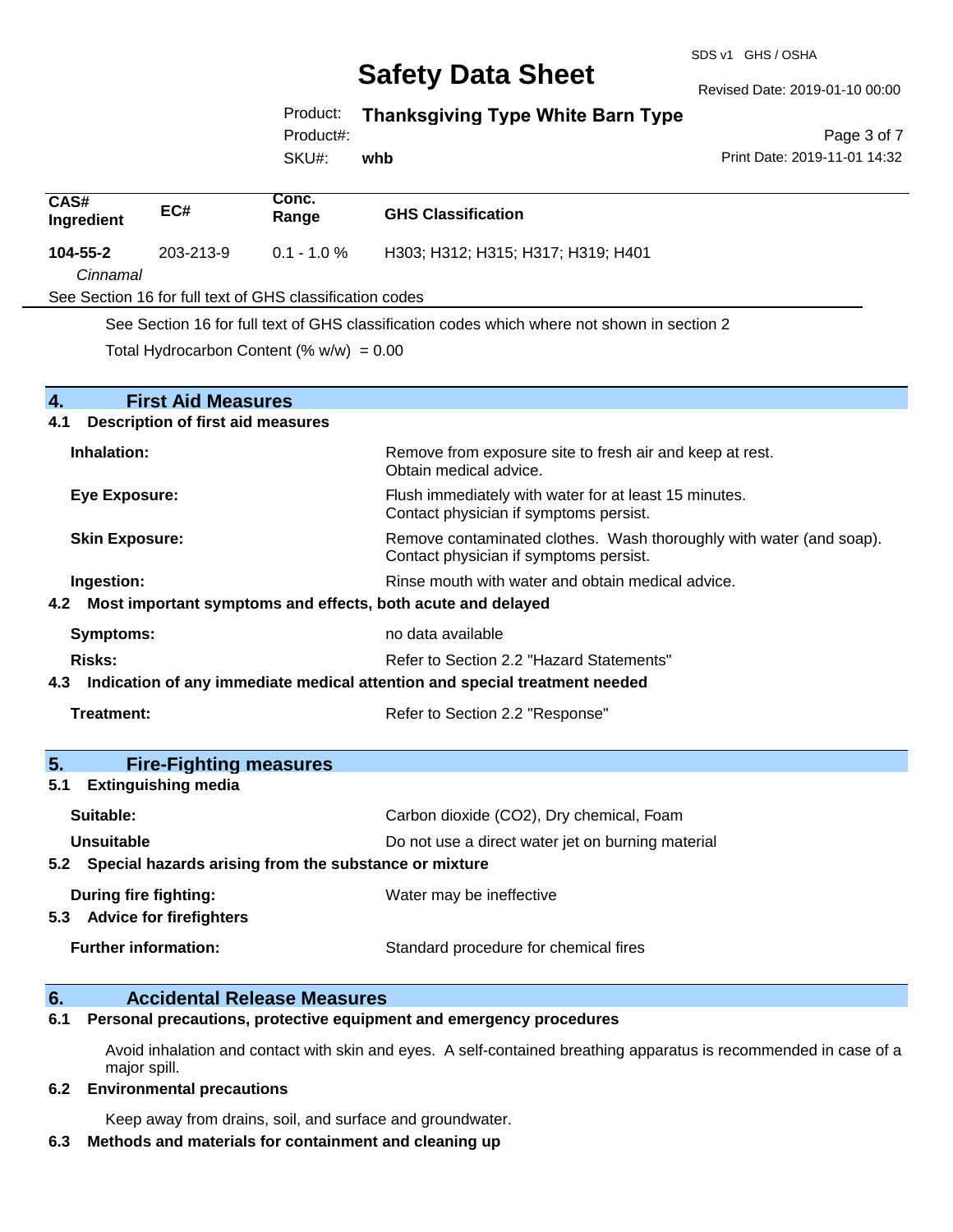SDS v1 GHS / OSHA

#### Revised Date: 2019-01-10 00:00

# Product: **Thanksgiving Type White Barn Type**

Product#:

SKU#: **whb**

Page 4 of 7 Print Date: 2019-11-01 14:32

Clean up spillage promptly. Remove ignition sources. Provide adequate ventilation. Avoid excessive inhalation of vapors. Gross spillages should be contained by use of sand or inert powder and disposed of according to the local regulations.

#### **6.4 Reference to other sections**

Not Applicable

# **7.** Handling and Storage<br> **7.1** Precautions for safe handling

#### **Precautions for safe handling**

Apply according to good manufacturing and industrial hygiene practices with proper ventilation. Do not drink, eat or smoke while handling. Respect good personal hygiene.

#### **7.2 Conditions for safe storage, including any incompatibilities**

Store in a cool, dry and ventilated area away from heat sources and protected from light in tightly closed original container. Avoid uncoated metal container. Keep air contact to a minimum.

### **7.3 Specific end uses**

No information available

#### **8. Exposure Controls/Personal Protection**

#### **8.1 Control parameters**

| <b>Exposure Limits:</b>        |  |                                                                                                                                          |              |                                            |             |      |  |
|--------------------------------|--|------------------------------------------------------------------------------------------------------------------------------------------|--------------|--------------------------------------------|-------------|------|--|
| <b>Component</b>               |  |                                                                                                                                          | <b>ACGIH</b> | ACGIH<br>TWA ppm STEL ppm TWA ppm STEL ppm | <b>OSHA</b> | OSHA |  |
| 128-37-0                       |  | <b>Butylated hydroxytoluene</b>                                                                                                          | 2            |                                            |             |      |  |
| <b>Engineering Controls:</b>   |  | Use local exhaust as needed.<br>8.2 Exposure controls - Personal protective equipment                                                    |              |                                            |             |      |  |
| Eye protection:                |  | Tightly sealed goggles, face shield, or safety glasses with brow guards and side shields, etc.<br>as may be appropriate for the exposure |              |                                            |             |      |  |
| <b>Respiratory protection:</b> |  | Avoid excessive inhalation of concentrated vapors. Apply local ventilation where appropriate.                                            |              |                                            |             |      |  |
| <b>Skin protection:</b>        |  | Avoid Skin contact. Use chemically resistant gloves as needed.                                                                           |              |                                            |             |      |  |

### **9. Physical and Chemical Properties**

#### **9.1 Information on basic physical and chemical properties**

| Appearance:                | Liquid                      |
|----------------------------|-----------------------------|
| Odor:                      | <b>Conforms to Standard</b> |
| Color:                     | Greenish Yellow (G3-5)      |
| <b>Viscosity:</b>          | Liquid                      |
| <b>Freezing Point:</b>     | Not determined              |
| <b>Boiling Point:</b>      | Not determined              |
| <b>Melting Point:</b>      | Not determined              |
| <b>Flashpoint (CCCFP):</b> | >200 F (93.33 C)            |
| <b>Auto flammability:</b>  | Not determined              |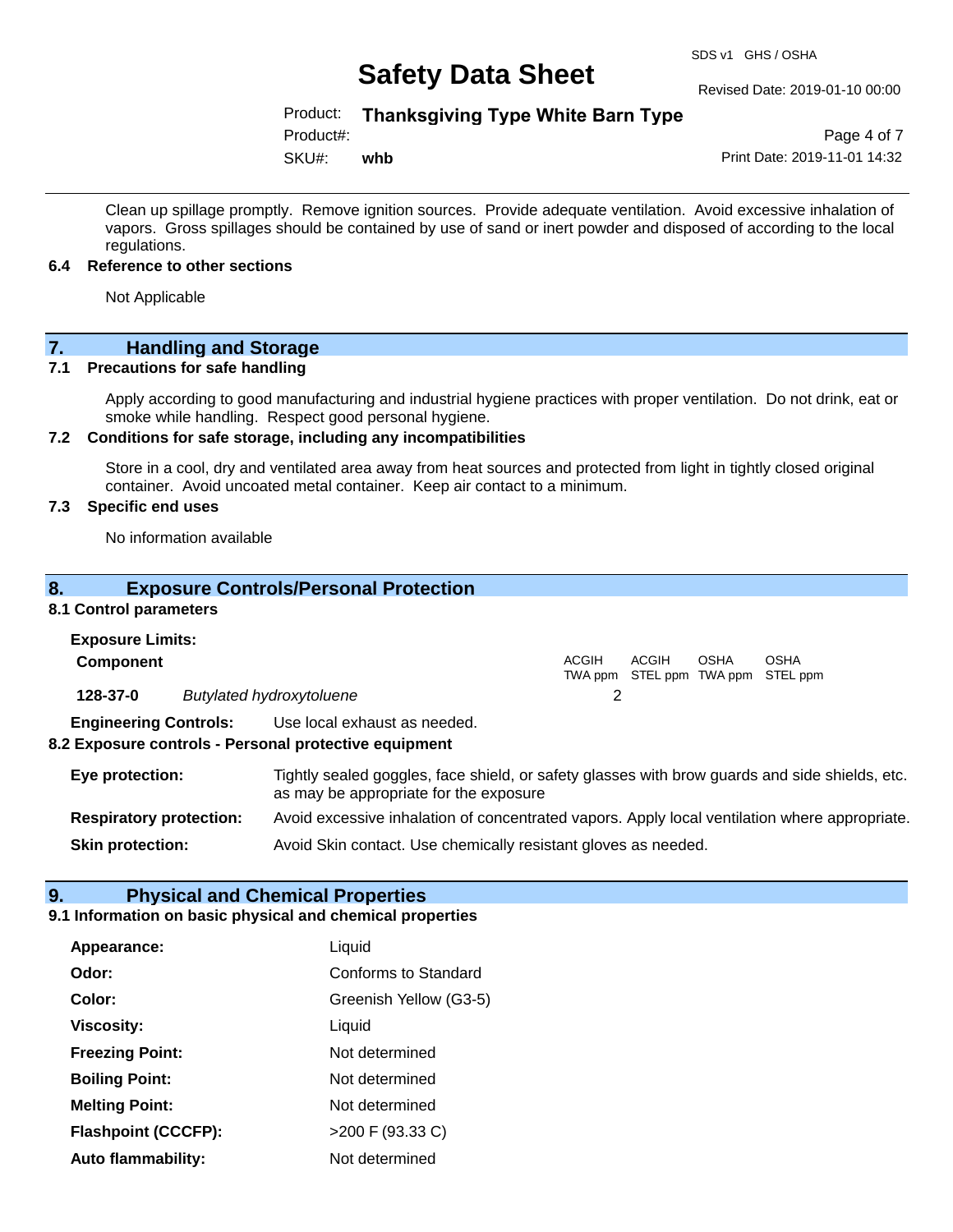#### Revised Date: 2019-01-10 00:00

# Product: **Thanksgiving Type White Barn Type**

SKU#: Product#:

**whb**

Page 5 of 7 Print Date: 2019-11-01 14:32

| <b>Explosive Properties:</b> | None Expected |
|------------------------------|---------------|
| <b>Oxidizing properties:</b> | None Expected |
| Vapor Pressure (mmHg@20 C):  | 0.0464        |
| %VOC:                        | 0.05          |
| Specific Gravity @ 25 C:     | 1.1020        |
| Density @ 25 C:              | 1.0990        |
| Refractive Index @ 20 C:     | 1.5570        |
| Soluble in:                  | Oil           |

# **10. Stability and Reactivity**

| 10.1 Reactivity                         | None                                               |
|-----------------------------------------|----------------------------------------------------|
| <b>10.2 Chemical stability</b>          | Stable                                             |
| 10.3 Possibility of hazardous reactions | None known                                         |
| 10.4 Conditions to avoid                | None known                                         |
| 10.5 Incompatible materials             | Strong oxidizing agents, strong acids, and alkalis |
| 10.6 Hazardous decomposition products   | None known                                         |

# **11. Toxicological Information**

### **11.1 Toxicological Effects**

Acute Toxicity Estimates (ATEs) based on the individual Ingredient Toxicity Data utilizing the "Additivity Formula"

| Acute toxicity - Oral - (Rat) mg/kg                | (LD50: 1565.2398) Harmful if swallowed                   |
|----------------------------------------------------|----------------------------------------------------------|
| Acute toxicity - Dermal - (Rabbit) mg/kg           | (LD50: 3932.4279) May be harmful in contact with skin    |
| Acute toxicity - Inhalation - (Rat) mg/L/4hr       | (LD50: 359.6492) May be harmful if inhaled               |
| <b>Skin corrosion / irritation</b>                 | May be harmful if inhaled                                |
| Serious eye damage / irritation                    | Not classified - the classification criteria are not met |
| <b>Respiratory sensitization</b>                   | Not classified - the classification criteria are not met |
| <b>Skin sensitization</b>                          | May cause an allergic skin reaction                      |
| <b>Germ cell mutagenicity</b>                      | Not classified - the classification criteria are not met |
| Carcinogenicity                                    | Not classified - the classification criteria are not met |
| <b>Reproductive toxicity</b>                       | Not classified - the classification criteria are not met |
| Specific target organ toxicity - single exposure   | Not classified - the classification criteria are not met |
| Specific target organ toxicity - repeated exposure | Not classified - the classification criteria are not met |
| <b>Aspiration hazard</b>                           | Not classified - the classification criteria are not met |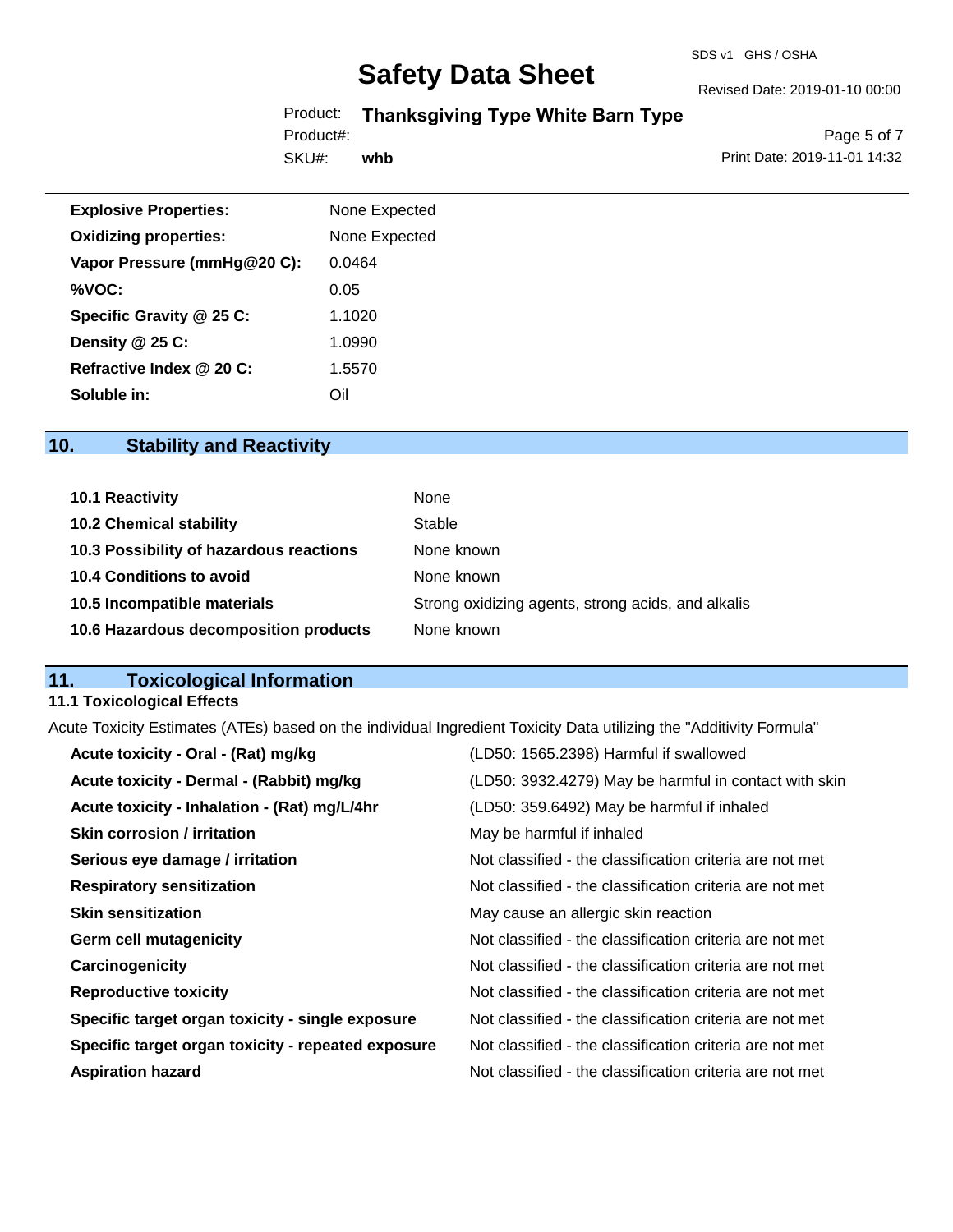SDS v1 GHS / OSHA

Revised Date: 2019-01-10 00:00

Product: **Thanksgiving Type White Barn Type**

Product#:

SKU#: **whb**

Page 6 of 7 Print Date: 2019-11-01 14:32

| 12.                  | <b>Ecological Information</b>      |                                                 |  |  |
|----------------------|------------------------------------|-------------------------------------------------|--|--|
| <b>12.1 Toxicity</b> |                                    |                                                 |  |  |
|                      | <b>Acute acquatic toxicity</b>     | Very Toxic to aquatic life                      |  |  |
|                      | <b>Chronic acquatic toxicity</b>   | Toxic to aquatic life with long lasting effects |  |  |
|                      | <b>Toxicity Data on soil</b>       | no data available                               |  |  |
|                      | <b>Toxicity on other organisms</b> | no data available                               |  |  |
|                      | 12.2 Persistence and degradability | no data available                               |  |  |
|                      | 12.3 Bioaccumulative potential     | no data available                               |  |  |
|                      | 12.4 Mobility in soil              | no data available                               |  |  |
|                      | 12.5 Other adverse effects         | no data available                               |  |  |
|                      |                                    |                                                 |  |  |

# **13. Disposal Conditions**

#### **13.1 Waste treatment methods**

Do not allow product to reach sewage systems. Dispose of in accordance with all local and national regulations. Send to a licensed waste management company.The product should not be allowed to enter drains, water courses or the soil. Do not contaminate ponds, waterways or ditches with chemical or used container.

# **14. Transport Information**

| <b>Marine Pollutant</b>                                       | Yes. Ingredient of greatest environmental impact:<br>120-51-4 : (> 80 %) : Benzyl Benzoate |                                     |                   |                 |               |
|---------------------------------------------------------------|--------------------------------------------------------------------------------------------|-------------------------------------|-------------------|-----------------|---------------|
| <b>Regulator</b>                                              |                                                                                            | <b>Class</b>                        | <b>Pack Group</b> | <b>Sub Risk</b> | UN-nr.        |
| U.S. DOT (Non-Bulk)                                           |                                                                                            | Not Regulated - Not Dangerous Goods |                   |                 |               |
| <b>Chemicals NOI</b>                                          |                                                                                            |                                     |                   |                 |               |
| <b>ADR/RID (International Road/Rail)</b>                      |                                                                                            |                                     |                   |                 |               |
| <b>Environmentally Hazardous</b><br>Substance, Liquid, n.o.s. |                                                                                            | 9                                   | Ш                 |                 | <b>UN3082</b> |
| <b>IATA (Air Cargo)</b>                                       |                                                                                            |                                     |                   |                 |               |
| <b>Environmentally Hazardous</b><br>Substance, Liquid, n.o.s. |                                                                                            | 9                                   | Ш                 |                 | UN3082        |
| <b>IMDG (Sea)</b>                                             |                                                                                            |                                     |                   |                 |               |
| <b>Environmentally Hazardous</b><br>Substance, Liquid, n.o.s. |                                                                                            | 9                                   | Ш                 |                 | <b>UN3082</b> |

| 15.<br><b>Regulatory Information</b>      |                                                              |
|-------------------------------------------|--------------------------------------------------------------|
| <b>U.S. Federal Regulations</b>           |                                                              |
| <b>TSCA (Toxic Substance Control Act)</b> | All components of the substance/mixture are listed or exempt |
| 40 CFR(EPCRA, SARA, CERCLA and CAA)       | This product contains NO components of concern.              |
| <b>U.S. State Regulations</b>             |                                                              |
| <b>California Proposition 65 Warning</b>  | No Warning required                                          |